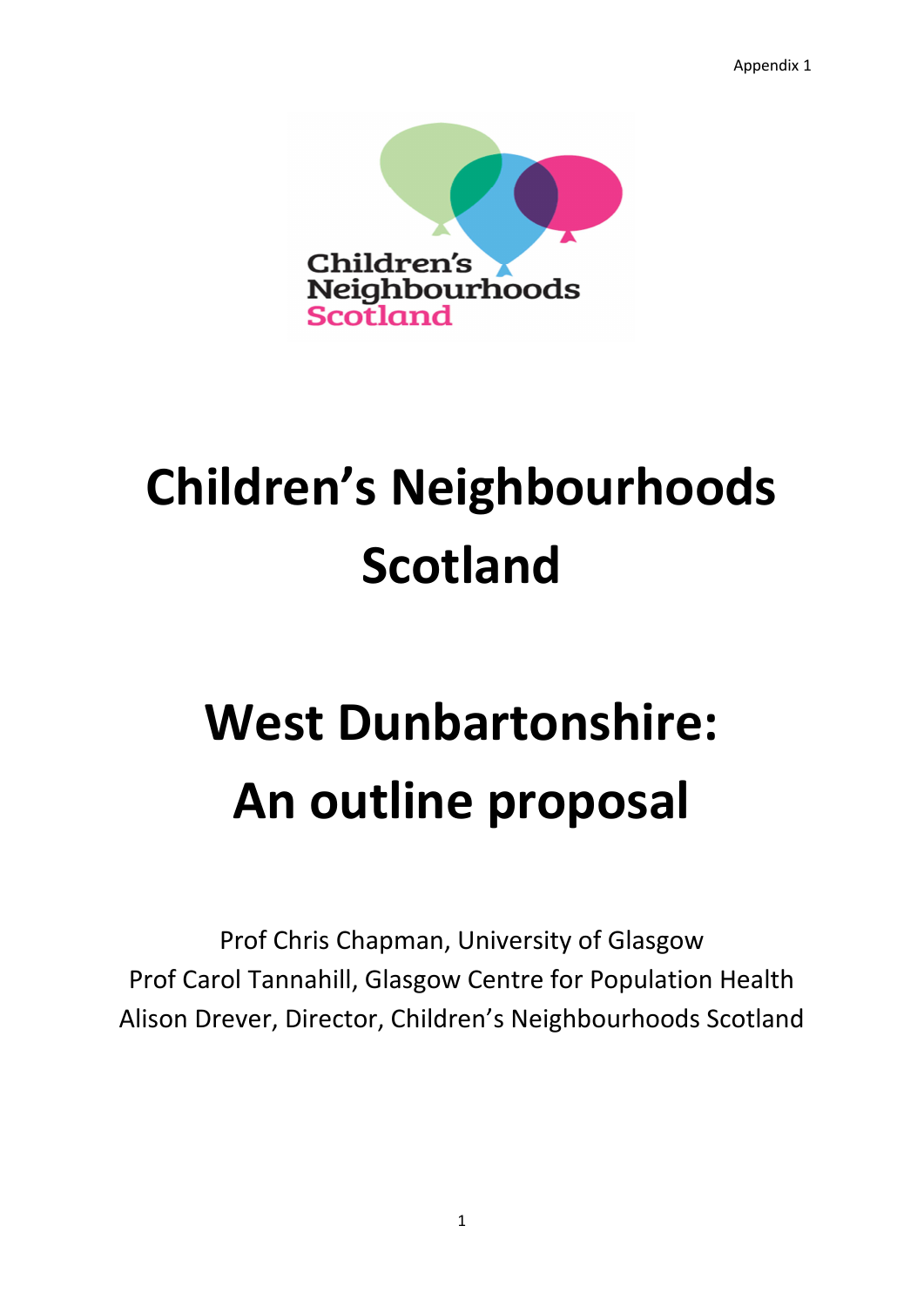## **Background**

*Every Child, Every Chance −* the Scottish Government's tackling child poverty delivery plan for 2018- 2022 – contains the following commitment:

#### **New Help for Children's Neighbourhoods**

**We will invest £2 million in the innovative Children's Neighbourhoods Scotland programme, expanding its reach in Glasgow and into another urban centre, a small town and a rural community.** 

Children's Neighbourhoods Scotland is a distinctive approach to improving outcomes for all children and young people in neighbourhoods with high levels of poverty. Based on experience and practice internationally, the approach is place-based and has children, young people and communities at its core. It uses the power of collective action, joining up efforts and services within a neighbourhood to prevent and reduce child and family poverty.

In Scotland, the first Children's Neighbourhood has recently been established in the Bridgeton and Dalmarnock neighbourhood of Glasgow.

The Scottish Government will extend our support in Glasgow, another urban centre, a small town and a rural community - so we understand how transferable the approach is to these settings where child poverty is also unacceptably high. We will invest £2 million in Children's Neighbourhoods Scotland over the course of this Delivery Plan (2018-22) to support this work.

The Children's Neighbourhoods approach involves a local co-ordinator in a child-friendly base - such as a nursery, library, community hub, or school, which is used and valued by the community. A management team looks after the programme locally, providing strategic direction, evaluation and evidence, and development and learning support across the sites. Vitally, children and families are at the heart of the approach - all the outcomes identified, and all the actions to meet them, are developed and agreed locally between families and partner organisations.

Our support for expansion will help us reduce child poverty in a range of ways, but for these new pilots, we will explicitly target economic development and entrepreneurship. This has not been a strong feature of the approach in neighbourhoods in other parts of the UK or internationally, but the Scottish policy context, with its emphasis on inclusive growth, provides an ideal opportunity to test this model.

#### **Resources**

£2 million invested between 2018-22.

#### **Impact Summary**

Aims to ensure children living in poverty now can fulfil their potential, which may help prevent them living in poverty in adulthood. Some elements, such as the focus on economic development and entrepreneurship, may have the potential to impact on **all four targets** between now and 2030.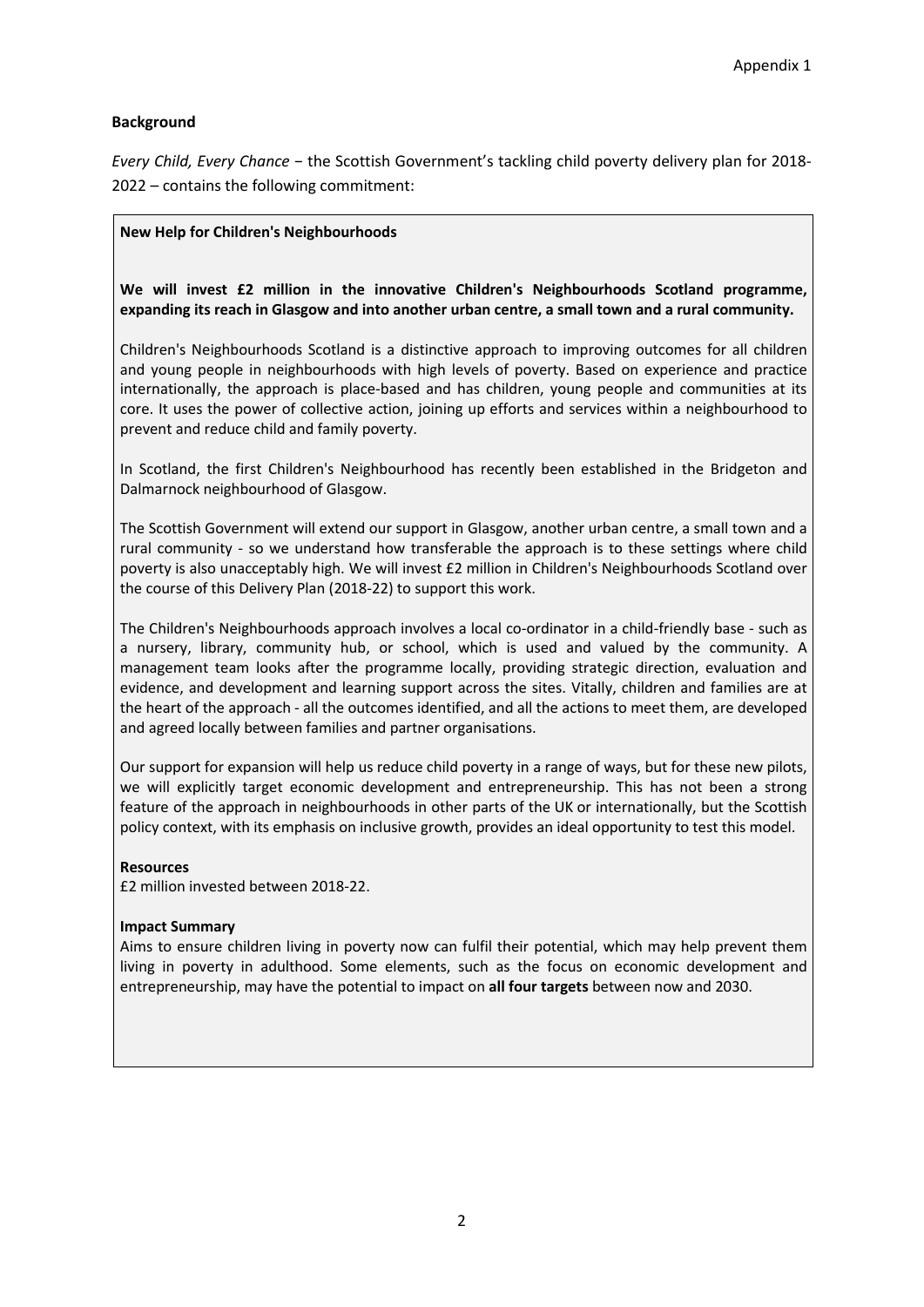This short paper sets out the approach proposed to translate this commitment into reality, and considers:

- 1. Brief summary of the Children's Neighbourhoods Scotland (CNS) approach
- 2. The proposed organisational model
- 3. Exploring the potential: West Dunbartonshire
- 4. Learning and evaluation
- 5. Resource implications

## **1. Children's Neighbourhoods Scotland: the approach**

Children's Neighbourhoods is a distinctive approach to improving outcomes for all children and young people in neighbourhoods with high levels of poverty. The approach is locality-based and has the empowerment of children, young people and communities at its core. Through a sustained emphasis on collective impact and the Christie Principles, it joins up efforts and services within a locality to reduce poverty, extend power within communities, and improve outcomes for children and young people. CNS seeks to work at the geographical scale at which services can best be coordinated in line with the needs of children, and efficiencies maximised.

The introduction of Children's Neighbourhoods in Scotland (CNS) draws on expertise, experience and the lessons learned from a range of placed-based initiatives internationally and nationally. These include Children's Communities in a number of sites across the UK such as the Children First Pioneer Projects in Wales, the Greater Shankill Children and Young Peoples Zone, and experience elsewhere in northern Europe. Other examples include Strive Together and Harlem Children's Zone's (HCZ) in the United States.

Within Scotland, the first Children's Neighbourhood has been established in the Bridgeton and Dalmarnock neighbourhood of Glasgow, through a collaboration between the Glasgow Centre for Population Health, the University of Glasgow, Glasgow Health and Social Care Partnership and Glasgow City Council. Other partners include Clyde Gateway, Children in Scotland, and Scottish Business in the Community. The local primary school provided the initial hub in this area, and a range of statutory, community and voluntary sector partners are committing to aligning their efforts to community-identified priorities, to improve life chances and opportunities for children and young people.

The Children's Neighbourhood approach connects with – and aims to bring together – policy and priorities from a range of Government portfolios, beyond social justice and child poverty. For example, it will:

• add a clear focus on children and young people's voice and outcomes within regeneration strategies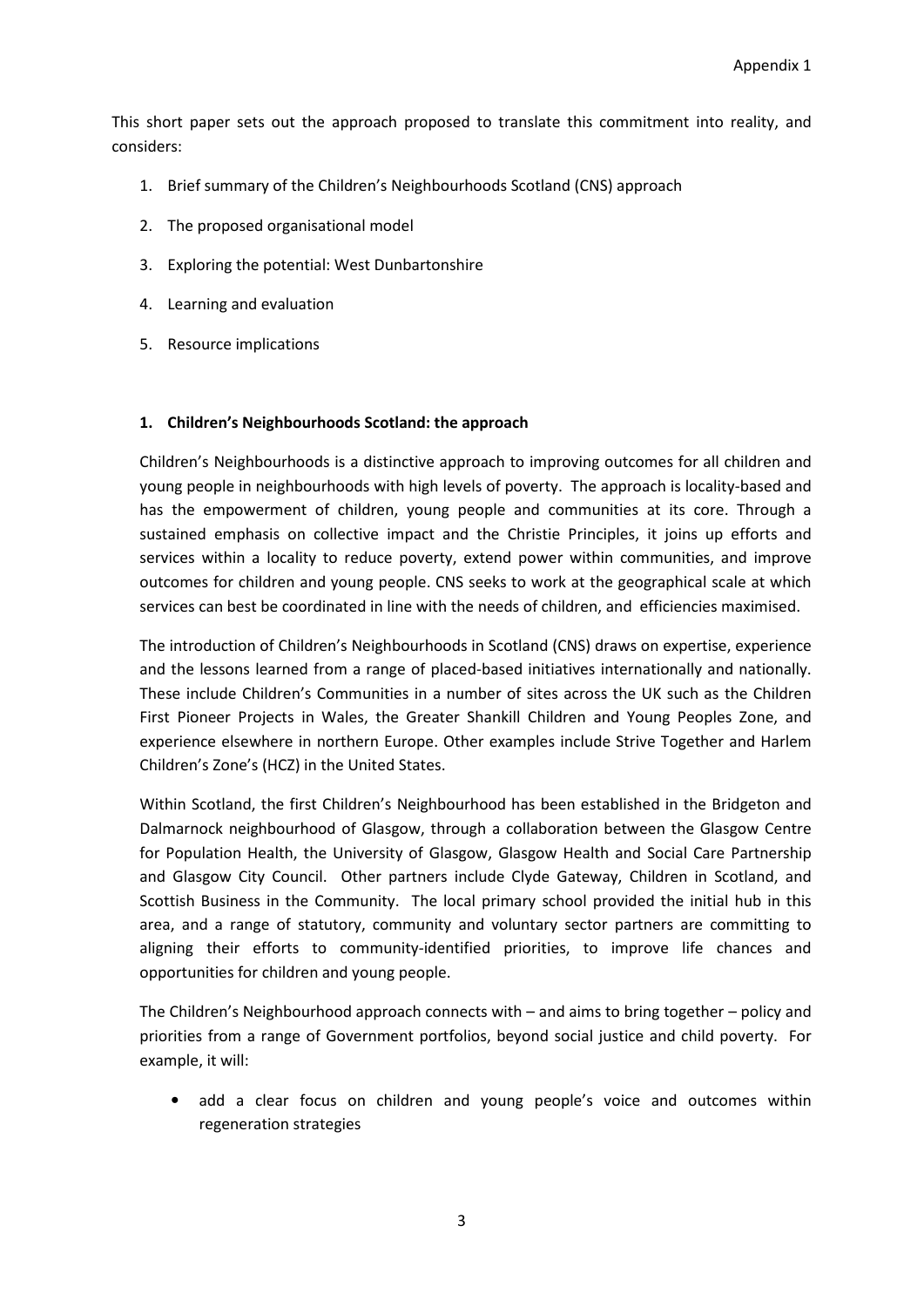- support commitments to closing the attainment gap through addressing some of the 'beyond school' factors that impact on attainment
- help illustrate how economic development and inclusive growth can impact child poverty levels and the prospects for young people living in areas with high concentrations of poverty
- apply the community empowerment act principles within communities, for example through orientating participatory budgeting towards child poverty and better outcomes for children
- support the development of services in neighbourhoods to be more trauma-informed and resilience-building, in line with the aim of preventing and mitigating Adverse Childhood Experiences

Therefore, while CNS is quite distinct from any one of these individual policy commitments, it can act as a glue to strengthen each of them and enhance coherence in their implementation at a local level.

## **2. Organisational model**

The Children's Neighbourhoods approach involves a local co-ordinator based within an organisation located in the neighbourhood (a child-friendly base used and valued by the community, such as a nursery, library, community hub, or school) and a backbone organisation which manages the CNS team, provides strategic direction, evaluation and evidence, and development and learning support across the sites. The backbone organization is based in the Social Research Hub in the Olympia Building in the East End of Glasgow.

The local coordinator is the visible expression of CNS in a locality, undertaking local needs assessment and asset mapping, ensuring clarity of children's voice and enabling community empowerment, bringing key players and community members together, agreeing priorities and facilitating change. These coordinators are funded jointly by the local authority/CPP and CNS; and employed locally.

Collective impact is guided by five key principles:

- **Common agenda:** All members of the collaborative need a shared understanding of the issue and an agreed approach to tacking it.
- **Shared data and accountability systems:** For alignment and accountability purposes, those involved need to have common indicators of success.
- **Mutually reinforcing agendas and activities:** Action needs to be co-ordinated to avoid overlap and gaps.
- **Clear and consistent communication:** In order to build relationships and trust, establish common objectives, and build shared purpose and a guiding.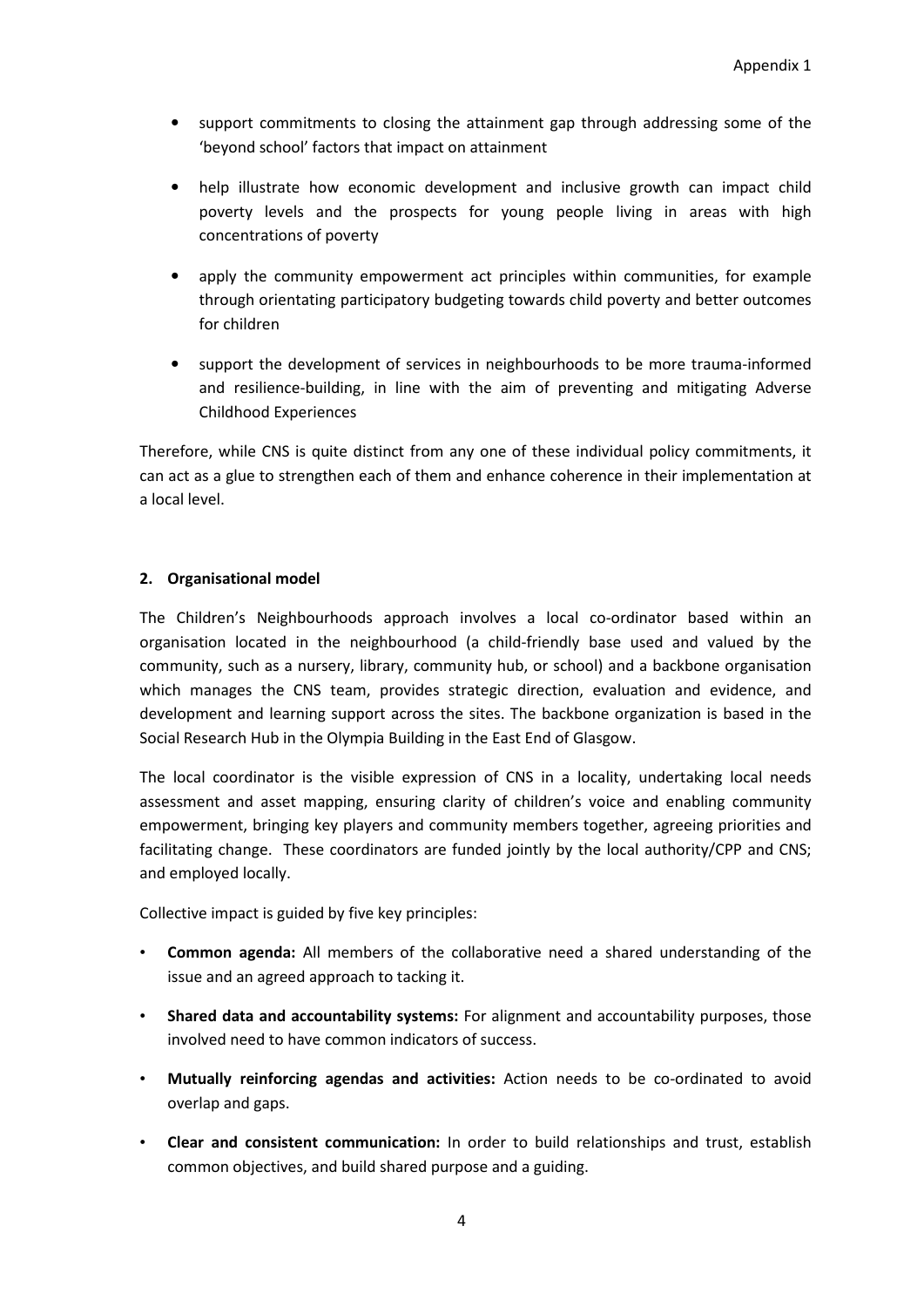• **Backbone support organisation:** A separate organization is required to provide the administrative, logistical, and coordinating support necessary to create and sustain a successful partnership.

The backbone organisation provides the senior leadership across the CNS network, core infrastructure support, and undertakes the research and evaluation to inform the strategic development of the programme. It will focus on four key activities:

- Generating and applying research and evidence (knowledge exchange and utilisation)
- Convening local leaders (collective leadership support and facilitation)
- Supporting innovation within communities (co-production, entrepreneurship, new responses to priorities)
- Delivering the infrastructure to scale impact within and across areas (communications, network support, policy-linkage, methodological development)

This combination of senior and strategic support combined with local coordination on the ground are key features associated with the effectiveness of this model.

## **3. Exploring the potential: West Dunbartonshire Council (WDC)**

Initial discussions with WDC have highlighted a local commitment to working with communities and focusing on areas with the highest levels of deprivation. The WDC strategic plan's overarching priority of reducing inequalities for the people of West Dunbartonshire and the three key council priorities of:

- a strong local economy and improved employment opportunities;
- supported individuals, families and carers living independently and with dignity

and

• meaningful community engagement with active empowered and informed citizens who feel safe and engaged

provide an excellent fit with the CNS vision, aims and aspirations of addressing inequalities, tackling poverty and improving outcomes for children, young people and their families with neighbourhoods.

CNS is a flexible, context-specific model that is designed to meet the needs of specific neighbourhoods and its design-based research approach is developed in collaboration with local stakeholders. However, two strands of activity are at the core:

(i) Design and development activity:

• Create even more effectiveness and coherence within the neighbourhood that makes a difference to outcomes for children, young people and their families.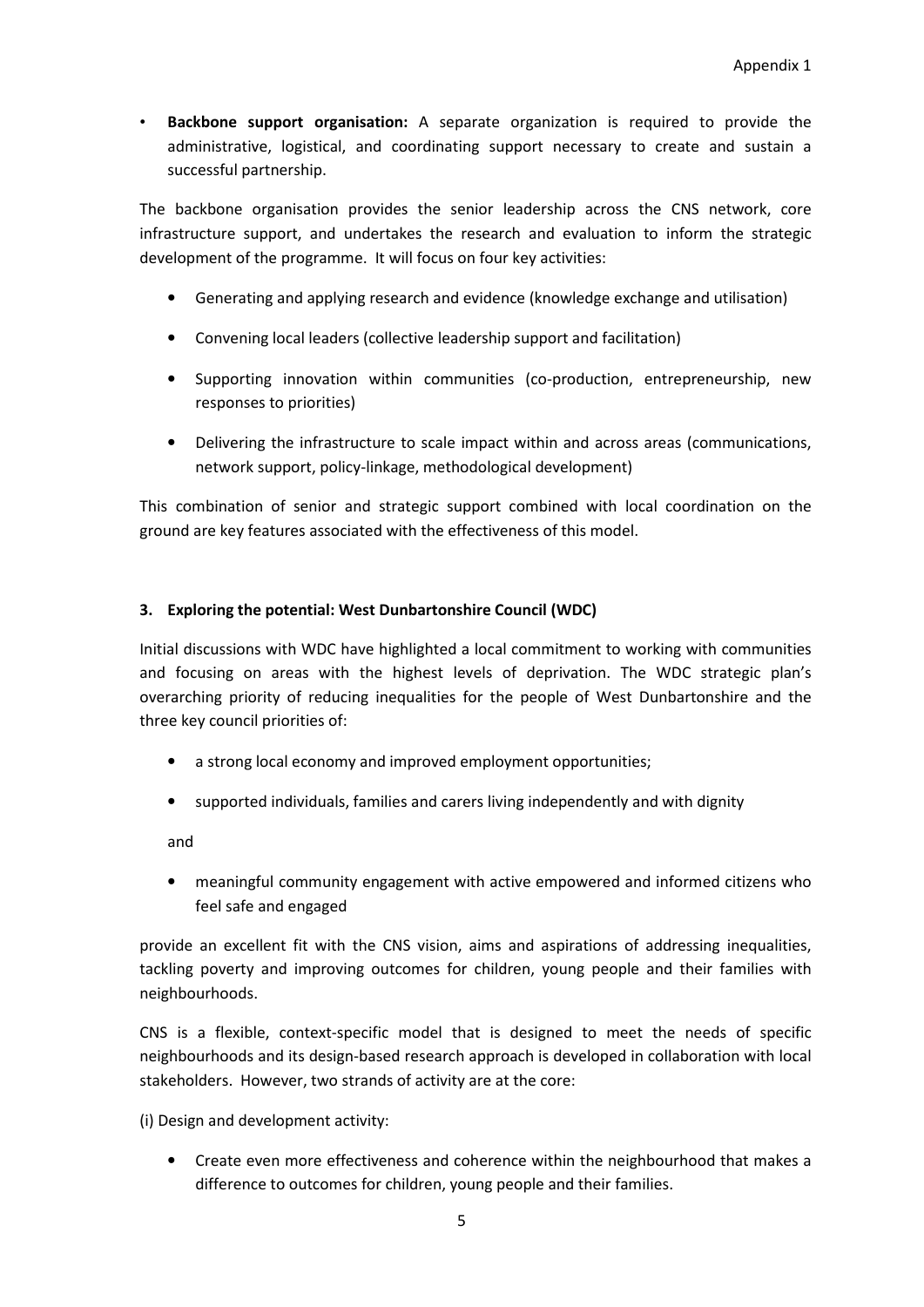• Broker, facilitate and support partnership and collaborative action between assets including people, organisations and services across a neighbourhood.

(ii) Research and evaluation activity:

- Draw on external research to inform our decision-making
- Undertake detailed analysis of contexts
- Undertake our own participatory research to identify key priorities for action and appropriate developmental approaches within the neighbourhood
- Assess activity to inform our work and monitor and evaluate impact of CNS

In undertaking a detailed analysis of context, CNS uses a range of data sources and engagement processes to identify targeted priorities for whole system change. CNS also works to facilitate and support key workers, leaders and the community to create the change. Our understanding is that these approaches would fit well with  $-$  and add additional momentum to  $-$  the ways of working being fostered in West Dunbartonshire.

We propose that CNS develops a strategic partnership with WDC to demonstrate that a placebased approach focusing on children and young people in WDC can tackle poverty, reduce inequalities and improve outcomes for all. CNS would thereby contribute to the community planning partnership's long-term investment designed to secure better lives for future generations within WDC.

## **4. Learning and evaluation**

Because CNS is a new development in Scotland, learning and evaluation have a central role to play. The team has started to ensure that the necessary contacts and partnerships are in place with related developments in other parts of the UK and internationally. For example, Professor Chris Chapman is a member of Save the Children's Stronger Communities Programme, is a member of their Children's Communities Evaluation Advisory Board and is part of a research collaboration with Columbia University, NYC which provides access to HCZ. Furthermore the CNS team has visited the Shankhill Partnership, is part of a University of Manchester-based network and plans to run a series of seminars and learning exchanges to build on that experience and share learning.

A series of materials will be developed (frameworks, tools, case studies, facilitation materials etc) to support the implementation of CNS, based on evidence and experience. Our publications and findings are widely available and will link to other sites, including the Improvement Service's Community Portal.

We also propose WDC would be part of a CNS learning network for Scotland, which will provide peer support for the local coordinators as well as being a means by which coherence and good practice across the Scottish sites is strengthened and supported.

The CNS research and evaluation strategy sets out the approach that will be taken to assess whether the intended outcomes are being achieved. There are broad outcomes that will apply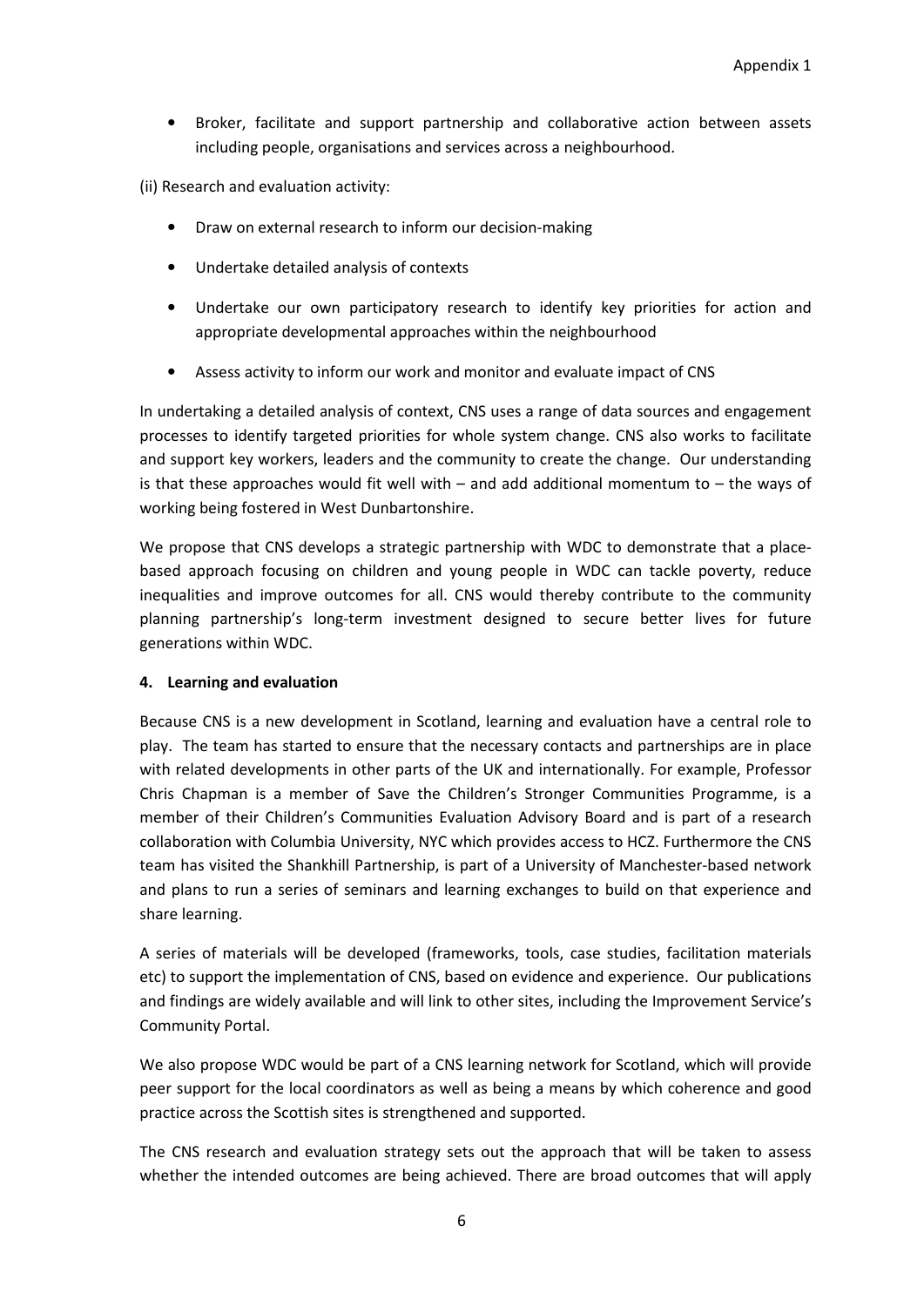to all sites (improvements to children and young people's health and wellbeing, educational outcomes, quality of place, and ultimately children's life chances), as well as neighbourhoodspecific priorities. There will also be process evaluation to establish whether CNS programmes are developing the potential for collective impact with coordinated action across services and sectors, and whether there is a shift in power reflected by clearer voice and influence of the community and its children &young people.

The research design has taken into account those approaches used to research similar initiatives such as Children's communities (Dyson and Kerr 2013) and the more recently the Children's Communities Initiative conducted by the Centre for Regional Economic and Social Research (CRESR) at Sheffield Hallam University Institute of Education (SIOE).

The overarching research questions for the CNS evaluation include:

- How and to what extent are the key groups and actors within CNS embodying the principles of the CNS model?
- Is there evidence of CNS working towards long-term systems change?
- How effective are leadership and governance arrangements?
- How is CNS progressing with developing and operationalising the shared local strategic vision and theory of change?
- What evidence is there of impact and different ways of working within services and systems?
- What evidence is there of impact from CNS activity for children and young people and families?
- What evidence is there of impact from CNS on improving children's lives and raising attainment?
- What evidence is there of impact from CNS on improving families' lives?

A Theory of Change has been developed for Bridgeton and Dalmarnock, which underpins the research approach for that neighbourhood. This is attached as Appendix 1.

# **5. Resource implications and next steps**

CNS will provide all backbone support and coordination, including rigorous research and evaluation activity against an ambitious theory of change. In addition CNS will provide 0.5 funding of a local coordinator post. Therefore the resource implications for WDC involve match funding for the local coordinator including on-costs and a small operating budget. This resource would be in the region of £40,000 per annum. We would be keen to establish a Children's Neighbourhood in West Dunbartonshire during 2019 as this would enable this neighbourhood to take maximum advantage of central government funding and run for the full three years in the first instance.

We hope that this short proposal provides helpful background to Children's Neighbourhoods and look forward to exploring opportunities for collaboration with WDC and Community Planning Partners.